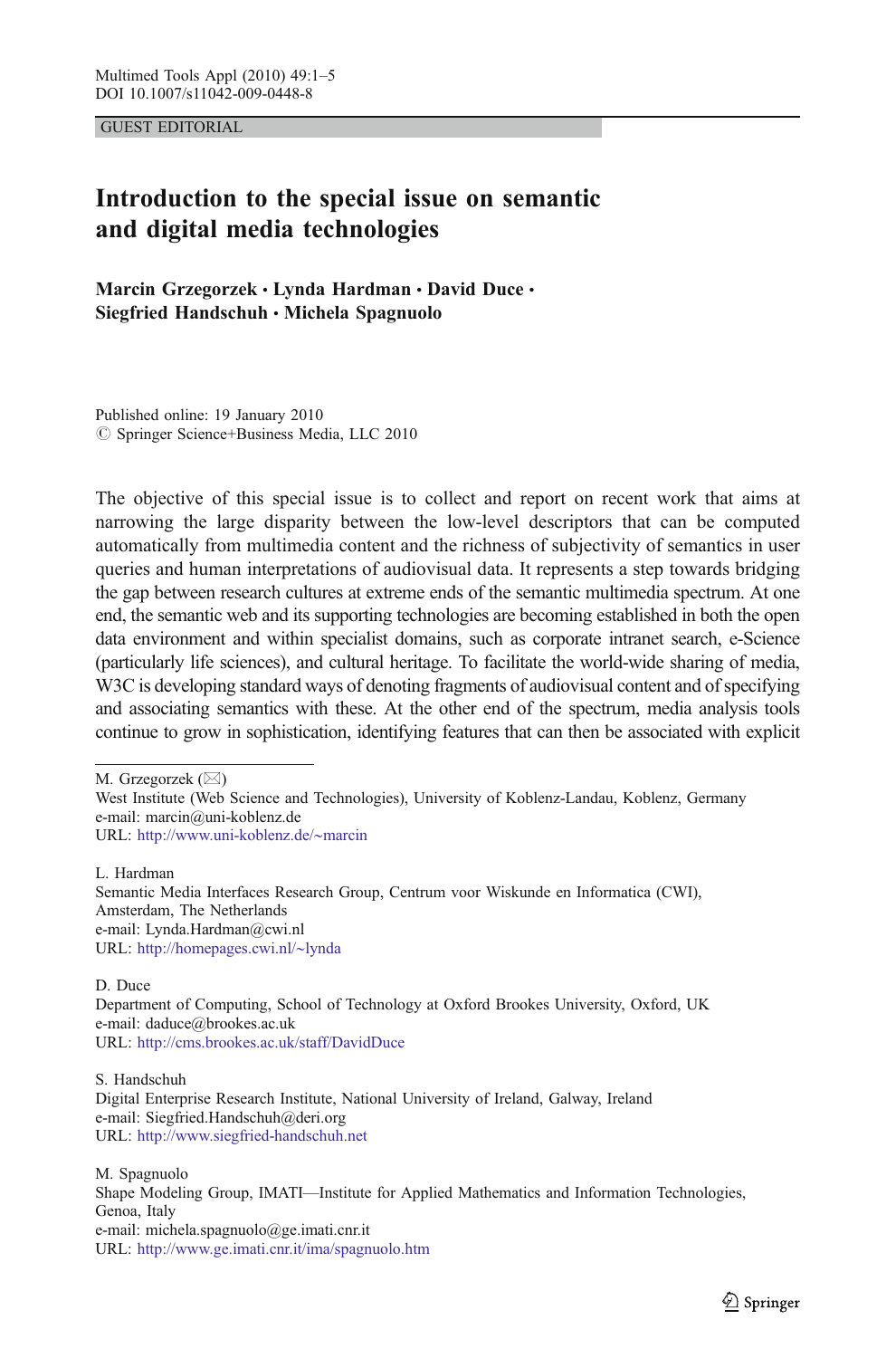semantics expressed formally or informally, using proprietary formats or open standards. Recent progress at these two fronts of the spectrum meansthat research spanning the semantic gap is now of vital importance to feed the real applications that are emerging.

In this issue of Multimedia Tools and Applications one may find eleven contributions:

"A Framework for Video Abstraction Systems Analysis and Modelling from an Operational Point of View" by Victor Valdes and Jose M Martinez presents a unified taxonomy and a generic architectural model aimed for the study of existing abstraction systems computational performance and characteristics.

"A Semantic Management Model to enable the integrated management of media and devices" by Paula Viana and Artur Pimenta Alves proposes a new ontology that aggregates information from different sources and enables a top level business oriented view of multimedia archives.

"Automatic Summarization of Rushes Video using Bipartite Graphs" by Alan F. Smeaton, Liang Bai, Songyang Lao, and Noel E O′Connor presents a new approach for automatic summarization of rushes, or unstructured video.

"Automatic Tag Expansion using Visual Similarity for Photo Sharing Websites" by Sare Gul Sevil, Onur Kucuktunc, Pinar Duygulu, and Fazli Can describes an automatic photo tag expansion method designed for photo sharing websites.

"Enlightening the Sun: A User Interface to Explore Music Artists via Multimedia Content" by Markus Schedl and Tim Pohle proposes an approach to browse collections of web pages about music artists by means of descriptive terms and multimedia content. "Everyday Concept Detection in Visual Lifelogs: Validation, Relationships and Trends" by Daragh Byrne, Aiden R Doherty, Cees G. M Snoek, Gareth J. F Jones, and Alan F. Smeaton explores the applicability of semantic concept detection, a method often used within video retrieval, on the domain of visual lifelogs.

"GameSense: Game-like In-Image Advertising" by Lusong Li, Tao Mei, and Xian-Sheng Hua presents a novel game-like advertising system called GameSense, which is driven by the compelling contents of online images.

"Investigating Fuzzy DLs-Based Reasoning in Semantic Image Analysis" by Stamatia Dasiopoulou, Ioannis Kompatsiaris, and Michael G. Strintzis investigates a fuzzy DLsbased reasoning framework, which enables the integration of scene and object classifications into a semantically consistent interpretation by capturing and utilising the underlying semantic associations.

"Performing Content-based Retrieval of Humans using Gait Biometrics" by Sina Samangooei and Mark S Nixon explores the content-based retrieval of videos containing walking subjects, using semantic queries. It evaluates current research in gait biometrics, unique in its effectiveness at recognising people at a distance.

"Semantic-driven Multimedia Retrieval with the MPEG Query Format" by Ruben Tous and Jaime Delgado describes extensions which will allow MPQF to manage metadata modelled with Semantic Web languages like RDF and OWL, and query constructs based on SPARQL. The suggested modifications include the definition of a new MPQF query type, and a generalization of the MPQF metadata processing model. "Thesaurus Enrichment for Query Expansion in Audiovisual Archives" by Laura Hollink, Veronique Malaise, and Guus Schreiber aims at finding out whether retrieval of audiovisual resources from a collection indexed with an in-house thesaurus can be improved by enriching the thesaurus structure. It proposes propose a method to add structure to a thesaurus by anchoring it to an external, semantically richer thesaurus.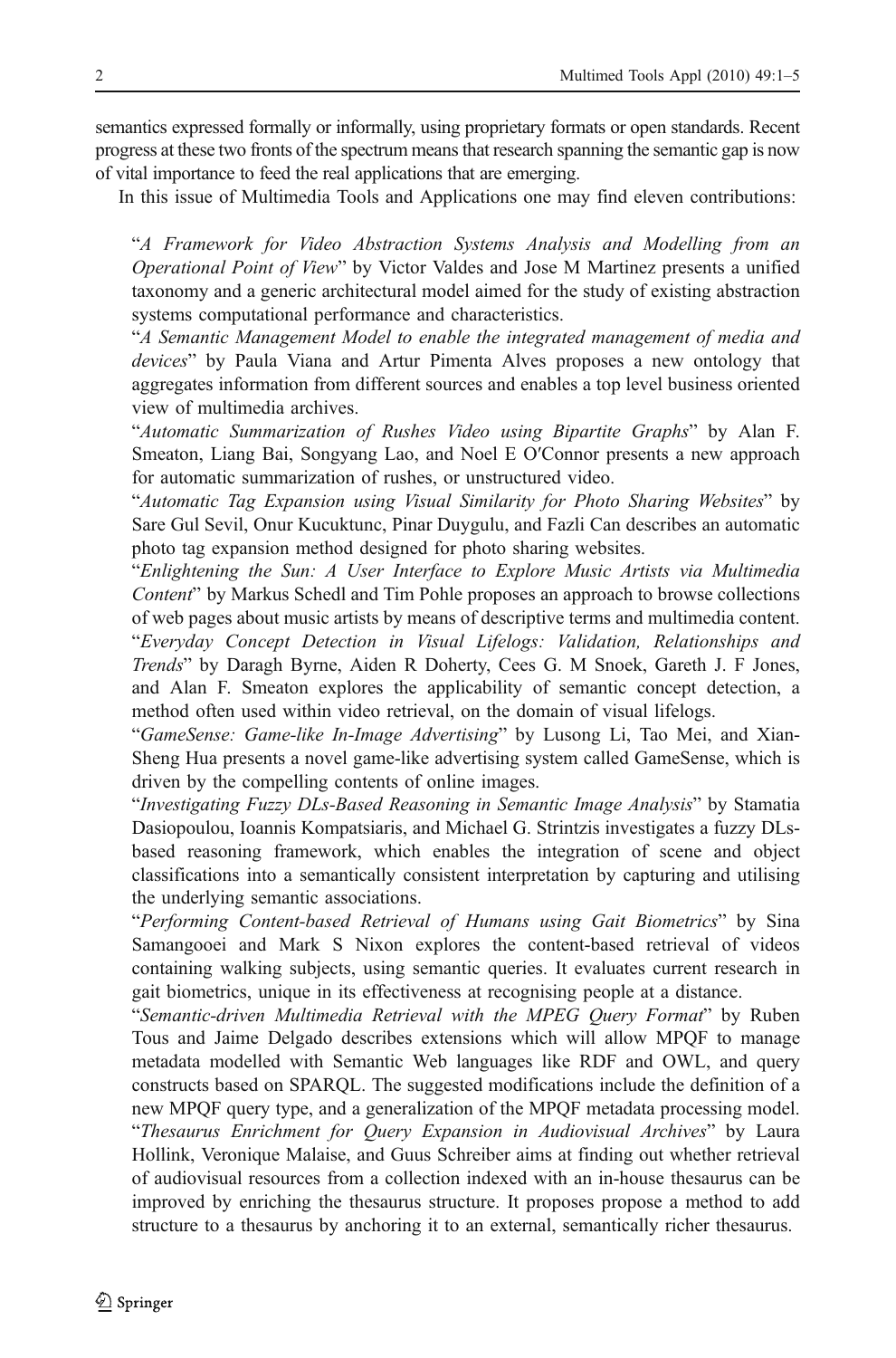

Marcin Grzegorzek is a Lecturer in the Institute for Web Science and Technologies (WeST) at the University of Koblenz-Landau (Germany), where he leads the Multimedia Web (MMWeb) Focus Group. He graduated in Computer Science at the Silesian University of Technology in Gliwice (Poland) in 2002. In 2007 he received his PhD (summa cum laude) in the field of statistical object recognition from the University of Erlangen-Nuremberg (Germany). Moreover, he worked as a Postdoctoral Research Assistant for the Multimedia and Vision Research Group at the Queen Mary University of London (UK). Marcin Grzegorzek presented his scientific results on international conferences and workshops, in international journals, as well as in form of a text book. He acts as a Secretary in the Executive Board of the SMaRT (Semantic Multimedia Research and Technology) Association. Moreover, he is a Founding Committee Member of the Institute for Medicine Engineering and Information Processing (MTI Mittelrhein), an interdisciplinary facility bringing together researchers from the Mittelrhein area who work on new solutions for medical applications. His current research topics belong to the fields of image processing, pattern recognition, and multimedia retrieval.



Lynda Hardman is head of the Interactive Information Access group at CWI (Centrum Wiskunde & Informatica) and professor by special appointment of Multimedia Interaction in the Faculty of Science at the University of Amsterdam. She obtained her PhD from the University of Amsterdam in 1998, having graduated in Mathematics and Physics from Glasgow University in 1982. During several years of working in the software industry she was the development manager for Guide — the first hypertext authoring system for personal computers (1986). Her early experiences in industry with the development of hypertext authoring tools, before the Web as we know it developed, inspired her towards underlying questions of combining time-dependent documents (such as video sequences) along with interaction through links into a single model. She was a member of the W3C working group that developed the first SMIL recommendation. Since the development of the semantic web, she has dedicated herself to improving human access to the ever-expanding "linked data cloud". Her current research efforts are focused on improving design methods for human-based interfaces in relation to developing technology. She is a member of the editorial board for the Journal of Web Semantics, and the New Review of Hypermedia and Multimedia, and was co-programme chair for SAMT 2008.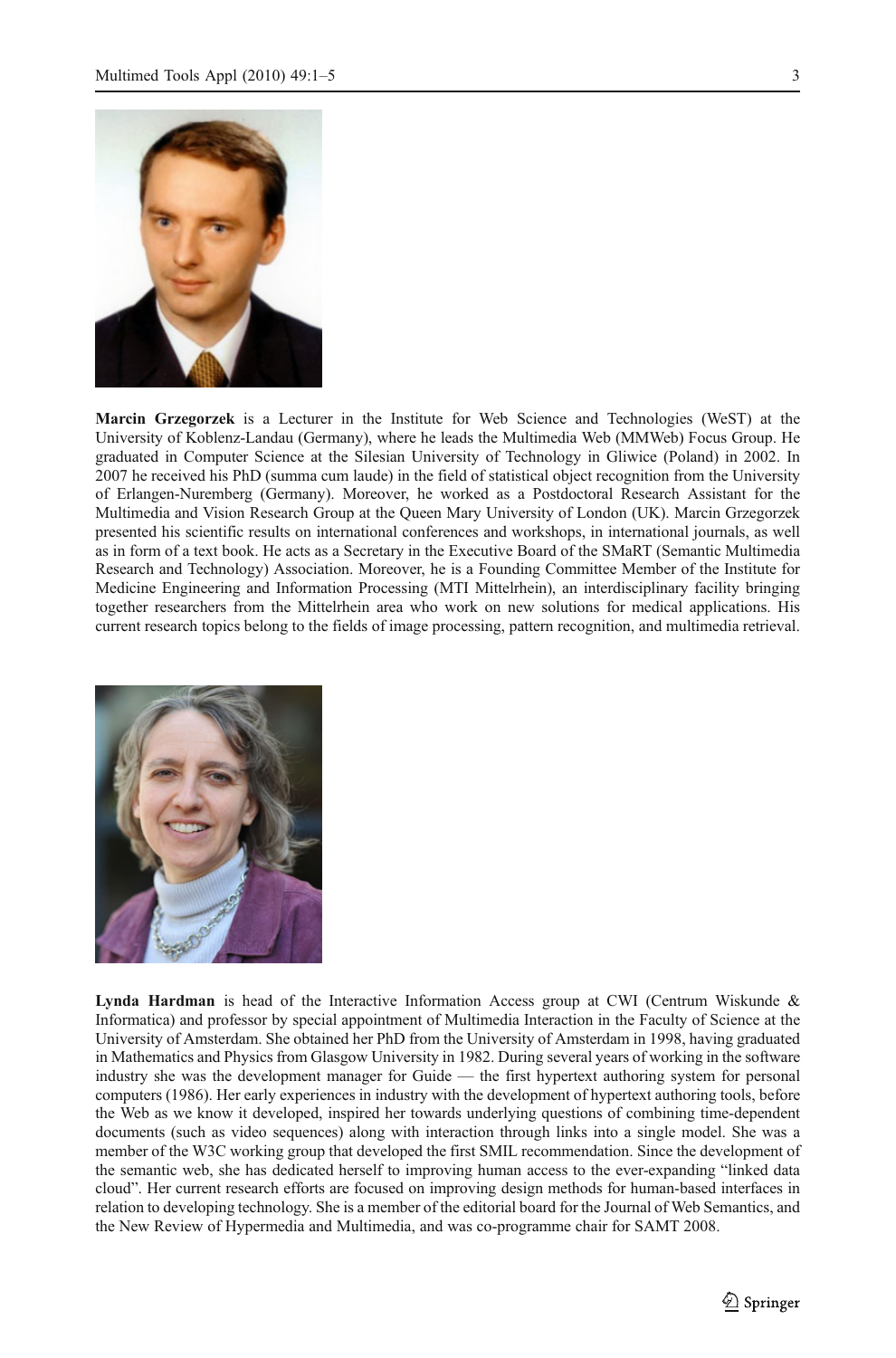

David Duce is a Professor in Computer Science in the School of Technology at Oxford Brookes University, where he leads the Web Technologies research group. He has been involved in computer graphics since 1975. He was one of the editors of the ISO/IEC standard for computer graphics, the Graphical Kernel System (GKS), and has co-author of books on GKS, PHIGS and Graphics Standards. He was also involved in the development of the Computer Graphics Reference Model and Presentation Environments for Multi-media Objects (PREMO). Most recently he was co-editor for Portable Network Graphics (PNG) second edition, which is a W3C Recommendation and an ISO/IEC standard (ISO/IEC 15948:2004). His main current research interests are in visualisation, distributed systems, Web graphics and applications of Semantic Web technology. He is currently Vice-Chairman of the Eurographics Association, treasurer of the International World Wide Web Conference Steering Group (IW3C2), and a member of the UK Computing Research Committee (UKCRC. He is on the Editorial Board of the journal Formal Aspects of Computing.



Dr. Siegfried Handschuh is a SFI Stokes Senior Lecturer at the National University of Ireland, Galway (NUIG). He is the research leader of the Semantic Collaboration research stream at the Digital Enterprise Research Institute (DERI). Siegfried holds Honours Degrees in both Computer Science and Information Science and a PhD from the University of Karlsruhe. He published over 90 papers as books and journal, book chapters, conference, and workshop contributions, mainly in the areas of Annotation and Authoring for the Semantic Web, Knowledge Acquisition, Information Visualisation and Social Semantic Collaboration. His publication record includes prestigious journal and conferences such as Computer Networks, IEEE Transactions, Journal of Web Semantics, ACM SIGIR, WWW, ISWC and ESWC. He is well cited, with an h-index over 20. Since 2000 he has initiated, participated and/or coordinated several R&D projects at an international level, such as DAML (DARPA), aceMedia (IP), HALO 2 (Vulcan Inc.), Knowledge Web (NOE) and Nepomuk (IP).